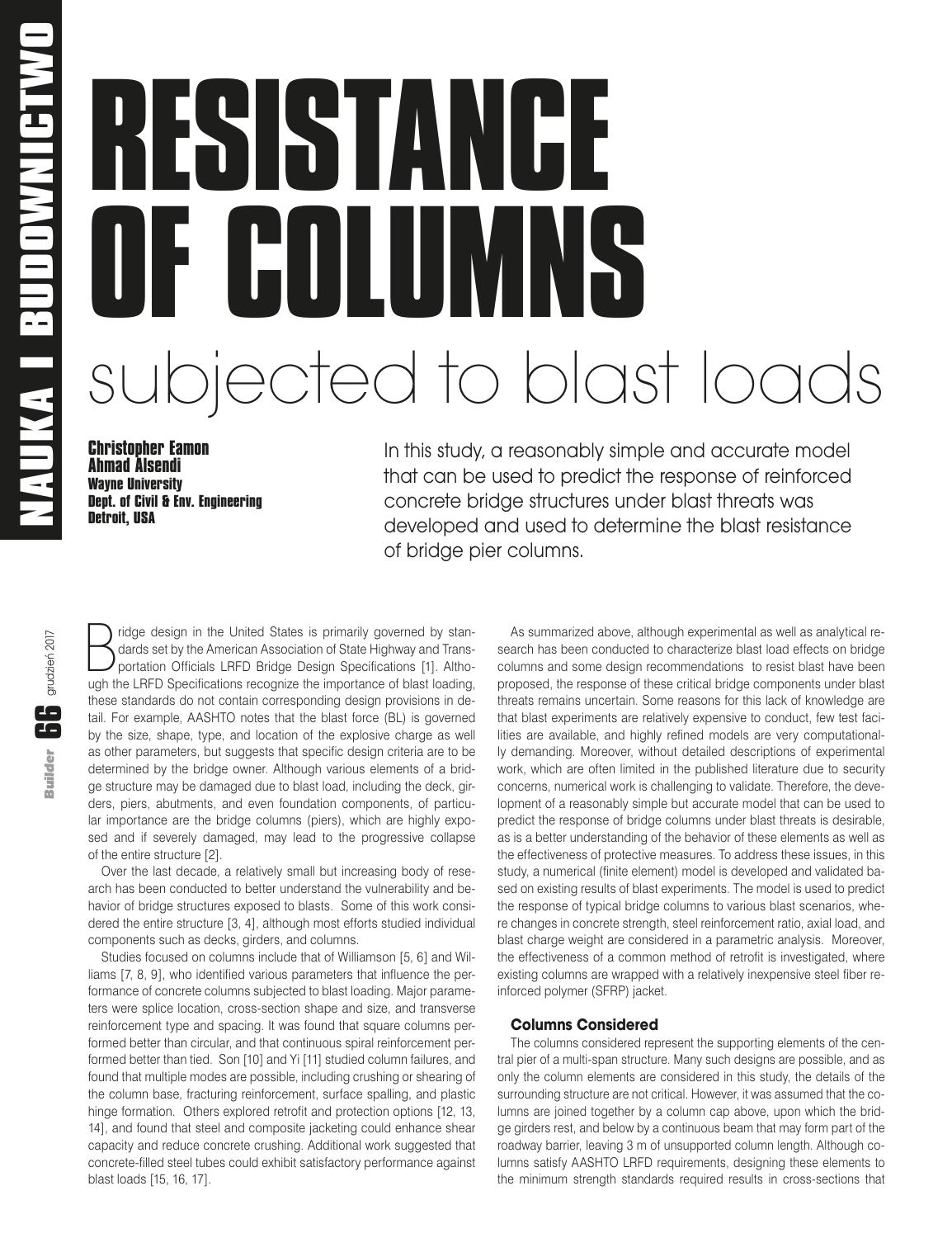are much smaller than those used in practice. Therefore, based on a survey of bridge column designs by state Departments of Transportation in the United States [5], the column cross-sections were increased in size to 760 mm square, as shown in Figure 1. These short (slenderness ratio *L/r* of 14), tied columns were reinforced with 24 longitudinal bars and #4 ties spaced at 150 mm on center, with a clear cover of 50 mm. Depending on the design case considered, longitudinal bar diameters were taken as 19 mm (#6 US), 25 mm (#8 US), or 35 mm (#11 US), with corresponding reinforcement ratios *ρ* of 0.012, 0.021, and 0.042. Reinforcing steel was taken as ASTM A615 Grade 60, with 420 MPa nominal yield strength. Concrete compressive strength was varied from  $f'c = 21$  to 55 MPa.

To increase column resistance to blast load, the use of a SFRP retrofit reinforcement was explored. The SFRP sheet is composed of uni-directional ultra-high strength steel wires which can be wrapped around a column and secured to the concrete with resin, in a manner similar to that used for externally-bonded FRP fabric [18]. Such wrapping systems are generally used to enhance the confinement strength of existing columns and thereby increase axial load capacity. However, as relatively inexpensive and practical means of protecting existing bridge columns from blast threats are limited, the potential effectiveness of using SFRP for this purpose was examined. Although more traditional composite wraps are available, such as those composed of carbon fiber, the SFRP alternative is relatively inexpensive (similar in price to glass FRP) as well as ductile. In this study, the SFRP sheet properties (1.2 mm thick) are taken as 985 MPa for yield stress and 66.1 GPa for elastic modulus (in the strong direction; stiffness and strength are practically zero in the weak direction), based on commercially available products [18]. In this study, it is assumed that two SFRP sheets are applied to the column in perpendicular directions, i.e. one oriented transversely as expected, and another layer oriented longitudinally.

#### **Material Models**

Columns were modeled with a large strain, large displacement Lagrangian finite element procedure allowing element separation, disintegration, and contact, using an explicit solution algorithm as implemented in LS-DYNA [19]. Concrete behavior was represented with the Johnson- -Holmquist- Cook (JHC) model, which was formulated for concrete when subjected to large strains and high strain rates and pressure [20]. In the JHC approach, effective concrete strength is given as a function of pressure, strain rate, and damage, where pressure is expressed as a function of volumetric strain and includes the effect of crushing. Material damage is accumulated as a function of plastic volumetric stain, equivalent plastic strain, and pressure, while the cohesive component of the equivalent strength is degraded as damage accumulates. The (external) pressure- (internal) stress relationship is given as:

$$
\sigma^* = [A(1-D) + BP^{*N}][1-cln(\hat{\varepsilon}^*)]
$$
 (1)

This is expressed in terms of normalized equivalent stress *σ\* (σ\* = σ / ƒ´c)* and normalized pressure  $P^*$  ( $P^* = P / f'c$ ), where  $\sigma$  is the actual equivalent stress; *ƒ´c* the uniaxial compressive stress of concrete; *P* the actual pressure; and *ἑ\** the dimensionless strain rate (*ἑ\* = ἑ / ἑo*), while *ἑ* is the actual strain rate and  $\dot{\epsilon}_o$  the reference strain rate, taken as 1.0s<sup>-1</sup>. Material constants are  $A$ , the normalized cohesive strength;  $B$ , the normalized pressure hardening coefficient; *N*, the pressure hardening exponent; *C*, the strain rate coefficient; and *SMAX*, the normalized maximum strength of the material. To evaluate fracture, the model accumulates damage (*D*) from equivalent plastic strain and plastic volumetric strain, and this expression is written as:

$$
D = \sum \left[ \Delta \varepsilon + \Delta \mu_p / D \right] (P^* + T^*) D2J \qquad (2)
$$

where  $D$ *l* and  $D$ 2 are material damage constants;  $\Delta\varepsilon_{_{p}}$  and  $\Delta\mu_{_{p}}$  are the equivalent plastic strain and plastic volumetric strains, respectively; and T\* is the normalized maximum tensile hydrostatic pressure  $(T^* = T/f'c)$ ,



Fig. 1. Column cross-section

Table 1. Concrete model parameters

| Parameter                                       | Value |  | Parameter      | Value                |
|-------------------------------------------------|-------|--|----------------|----------------------|
| $\boldsymbol{A}$                                | 0.79  |  | T              | 1.7, 3.5, 4.6 MPa*   |
| B                                               | 1.6   |  | P<br>crush     | 6.9, 13.8, 18.4 MPa' |
| $\mathcal{C}_{0}^{0}$                           | 0.007 |  | $u_{crush}$    | 4.2, 8.4, 11.2x10-4  |
| $\overline{N}$                                  | 0.61  |  | $P_{lock}$     | 800 MPa              |
| <b>SMAX</b>                                     | 7.0   |  | $u_{lock}$     | 0.1                  |
| DI                                              | 0.04  |  | K1             | 85000 MPa            |
| D2                                              | 1.0   |  | K <sub>2</sub> | -171000 MPa          |
| <b>EFMIN</b>                                    | 0.01  |  | K3             | 208000 MPa           |
| the contract of the contract of the contract of |       |  |                |                      |

\*For concrete strengths of 21, 41, and 55 MPa, respectively.

while *T* is the maximum tensile hydrostatic pressure. An additional damage constant, *EFMIN*, is included to provide a minimum plastic strain necessary to initiate damage from fracture. In the model, the hydrostatic pressure-volume relationship is composed of a linear elastic region, which governs when  $P \leq P_{crush}$ ; a linear transition region representing compression of the air voids producing plastic volumetric strain, where  $P_{crush} \leq P \leq P_{lock}$ ; and a nonlinear third region where no air voids are within the concrete at a pressure of  $P_{lock}$ , and is governed by:

$$
P = KI\bar{u} + K2\bar{u}^2 + K3\bar{u}^3 \qquad (3)
$$

In these relationships, *Pcrush* is a function of the elastic bulk modulus *K* and volumetric strain *μcrush*, as measured from a uniaxial compression test: *K = Pcrush/μcrush*. In Eq. 3, *K1*, *K2*, and *K3* are material constants, and *ū* is the modified volumetric strain which is a function of the volumetric strain corresponding to  $P_{lock}$ ,  $\mu_{lock}$ :  $\bar{u} = \bar{u} - \bar{u}_{lock}$  /  $I + \bar{u}_{lock}$ . In this study, material constants are based on concrete test results reported in the literature [20, 5], and are given in Table 1.

Reinforcing steel is modeled with an elastic-plastic kinematic model, where yield stress is taken as 450 MPa and post-yield modulus is conservatively taken as zero. The SFRP sheet is modeled similarly, but with yield stress of 985 MPa.

### **Blast Load Model**

Once detonated, an explosive load forms a propagating shock wave that decays until ambient pressure is returned. The shock wave represents compression of the air, resulting in a dramatic increase in pressure above atmospheric, the peak overpressure. In this study, blast load is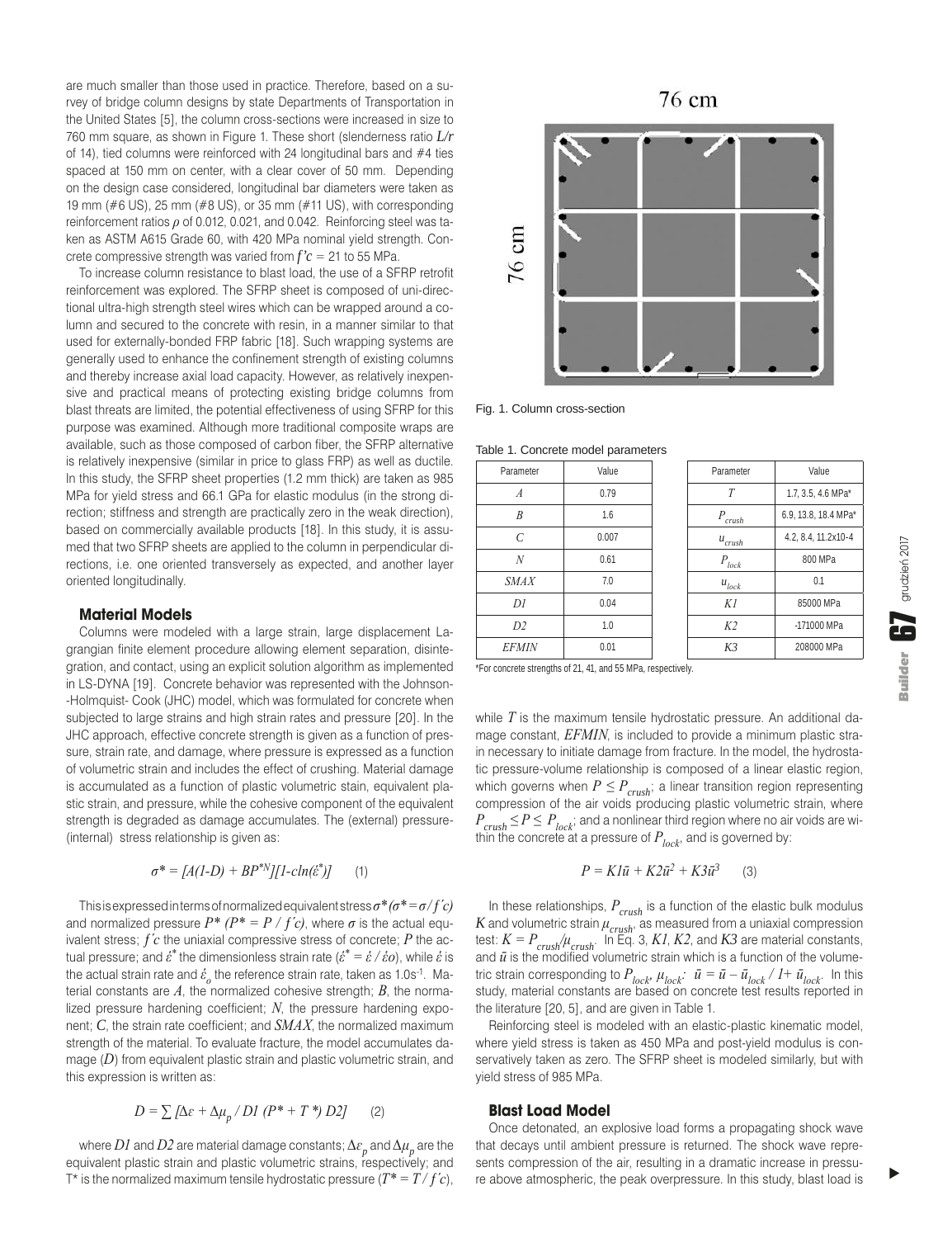modeled using the CONWEP formulation [21], algorithms for which are a numerical implementation of the work of Kingery and Bulmash [22], in which blast loads of various charges were empirically modeled for use in a Modified Friedlander's Equation (for the positive region):

$$
P(t) = P_0 \left( 1 - \frac{(t - t_a)}{t_d} \right) exp \left( -b \frac{(t - t_a)}{t_d} \right) \tag{4}
$$

In this expression,  $P_{\theta}$  is the peak overpressur,  $t_a$  the time of arrival, and  $t_d$  the duration of the positive phase, and  $b$  a decay coefficient. The shock wave will be reflected by objects in its path, including the ground surface. This reflected wave, if it strikes a structural element, could result in a significant pressure increase beyond the direct blast. Reflected blast overpressure is a function of the angle of shock wave incidence as well as time. Combining the reflected blast overpressure as well as the incident overpressure results in:

$$
P(t) = P_r(t)\cos^2\theta + P_{so}(t)(1+\cos^2\theta - 2\cos\theta)
$$
 (5)

In this formulation,  $\theta$  is the angle of incidence between the blast and the reflecting surface,  $P_{r}(t)$  is the reflected blast pressure, which is computed from Eq. (1) with  $P_0 = P_r$ , and  $P_s(t)$  is the side-on (i.e. direct) overpressure, computed from Eq (1) with  $\vec{P}_0 = P_{so}$ . In this study, as detailed below, the charge is placed relatively close to the ground, and as such, a hemispherical surface burst is assumed, i.e. reflected shock waves are included.

#### **Finite Element Model**

Initially, concrete was modeled with solid hexahedral elements with edge size ranging from approximately 1.4 – 2.5 cm, resulting in a model size of approximately 171,000 elements. However, it was found that similar capacity results could be obtained with a much coarser mesh, with edge sizes of 9.5 cm for elements close to the charge where most cracks appear, and edge sizes of 9.5 cm square and 38 cm high for elements away from the charge. This resulted in only 1090 elements, with a corresponding large decrease in solution time. This more coarse model loses effectiveness for predicting detailed crack patterns, however. Although concrete elements are softened with damage accumulation based on the material model described above, an element is assumed to be disintegrated, and thus deleted from the model, when maximum principal compressive strain reaches 0.003. Once deleted, a contact surface is generated upon the faces of the remaining exposed elements, allowing for arbitrary contact and separation to model debris collision.

Reinforcing bars were explicitly modeled with beam elements. The bars are assumed to be fully bonded to the concrete with no slip, and thus share nodes with the concrete elements. To prevent possible penetration of a bar element into a concrete element during the large deformations associated with the blast, a contact surface was used between the bars surrounding concrete (solid) elements that enforces this constraint.

For cases when the SFRP retrofit jacket was considered, it was similarly found that a relatively coarse mesh did not lead to significant differences in column capacity as compared to a much finer mesh. Correspondingly, the SFRP was modeled with shell elements with dimensions of 7.5 by 250 cm, resulting in 100 elements per column face. As similar to the beam elements used to model the reinforcing bars, a contact surface is used to prevent the SFRP shell elements from penetrating concrete elements. SFRP elements are assumed to be destroyed (and deleted from the model) at a maximum principal strain of 0.021.

Nodes at the column base were fully constrained, while an axial load was placed on the column to represent the bridge superstructure weight. Conservatively, no additional lateral constraints were placed at the top of the column. The axial load was varied from 100 to 285 kN, depending on the column considered. The upper range of this load represents the reaction of a column due to the service dead load of a two-lane,



Fig. 2. Effect of compressive strength



Fig. 3. Effect of reinforcement ratio

continuous girder highway bridge of 10.6 m overall width with each span 15 m long and supporting a 200 mm thick reinforced concrete deck. As it is conservative to apply lower values of axial force on the column when exposed to blast, lower axial load levels were also considered for different column configurations. These values were generated by maintaining the same proportion of axial load to column nominal capacity, and may be thought to represent smaller bridge geometries. Due to the low